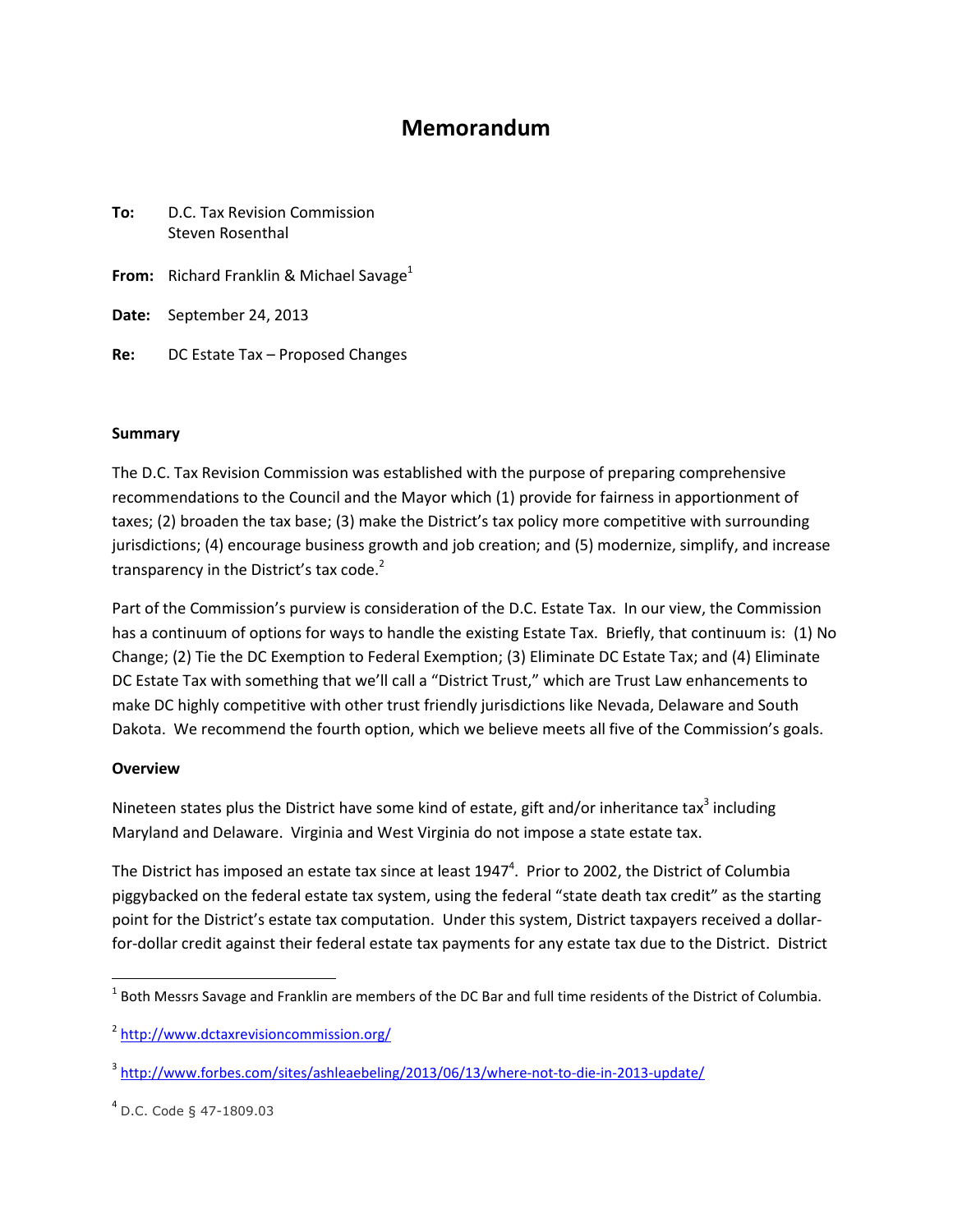estate taxes, therefore, imposed no additional burden on decedent estates and did not increase the total estate tax payment beyond what would have been paid under federal law. This revenue-sharing approach provided for a system of uniformity across all states and the District in the collection of death taxes. In addition, the system resulted in minimal estate tax administration on the part of the District and minimized the impacts of "death shopping" to reduce estate taxes at death.  $^5$ 

The Economic Growth and Tax Relief Reconciliation Act of 2001 changed this arrangement, gradually eliminated the federal estate tax over several years, with full repeal taking effect in 2010. Most importantly, the legislation eliminated the prior system and created an additional tax burden for decedents in states that imposed an estate tax.

After more than a decade of change, the federal estate tax was made permanent by the American Taxpayer Act of 2012 , and set the effective exemption threshold of bequests and gifts at \$5.25 million in 2013 (and indexed it for inflation annually thereafter) and set the top tax rate at 40 percent. In addition, the state death tax credit was permanently eliminated. Currently, the District imposes an additional tax starting at \$1M, and set the top tax rate at 16 percent.

Collections by imposition of the District Estate Tax by since EGTRRA is a relatively small percentage of total tax revenue collected by the District, as shown here:

| <b>Fiscal Year</b>                                               | 2009      | 2010      | 2011      | 2012      | <b>2013 Est</b> |
|------------------------------------------------------------------|-----------|-----------|-----------|-----------|-----------------|
| <b>Total Estate Tax Revenue</b>                                  | 74.508    | 39.341    | 87.230    | 102.996   | 40,000          |
| <b>Total Local Fund Revenue</b><br><b>Net of Dedicated Taxes</b> | 5,963,337 | 5.076.407 | 5,390,851 | 5,963,337 | 6,141,007       |
| <b>Percentage of Total Revenue</b>                               | 1.25%     | $0.77\%$  | 1.62%     | 1.73%     | 0.65%           |

# Option 1: No Change

District law stipulates that existing District estate tax laws are automatically decoupled from all federal estate tax law changes that stem from ATRA. As stated in the FY 2014 Budget and Financial Plan:

Thus, while the federal exemption threshold is \$5.25 million in 2013, the District threshold was and will remain \$1 million. Hence, some District estate tax payers will continue to be required to file and pay District estate taxes although they were not liable for any federal estate taxes. This divergence in exemption thresholds for the District and federal estate taxes has always increased the complexity for applicable District tax payers. Even though estate tax collections were \$103 million in FY 2012, collections are expected to be \$40 million per year for FYs 2013 to  $2017.$ <sup>6</sup>

<sup>&</sup>lt;sup>5</sup> FY 2010 Proposed Budget And Financial Plan, Executive Summary

<sup>&</sup>lt;sup>6</sup> FY 2014 Proposed Budget And Financial Plan, Executive Summary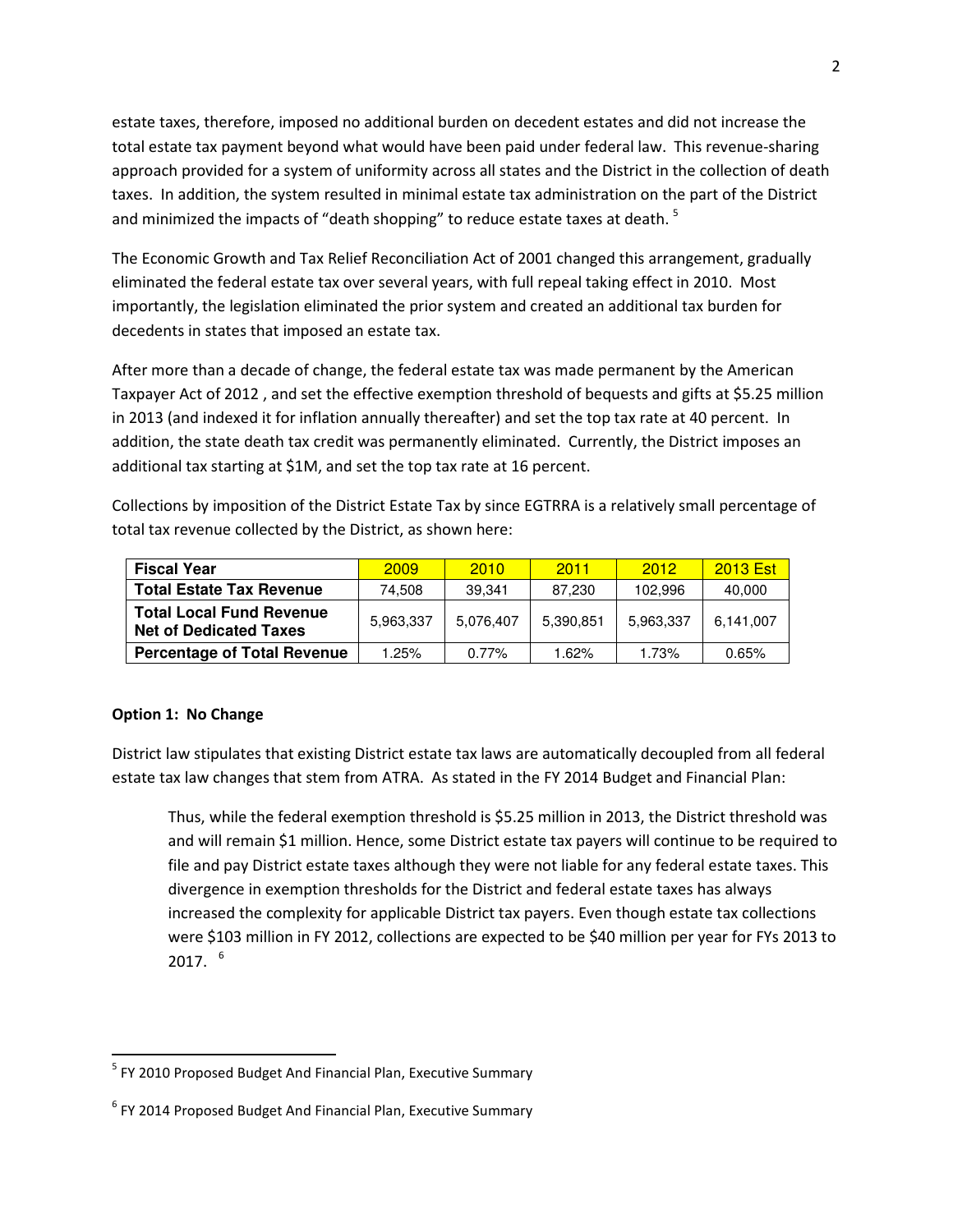The benefit of keeping the District Estate Tax at \$1M is that it will presumably allow for greater collections of a broader base of tax payers. It isn't far-fetched to argue that, in the near future, any District decedent who owns a home and a retirement account will be obliged to pay some estate tax.<sup>7</sup> This creates meaningful problems for the District tax authorities.

The DC Estate Tax Form D-76 is a complex calculation, difficult to administer and even more challenging to audit. As a result, the specter of large scale District Estate Tax Forms filings, nearly impossible to audit with the existing workforce, will create real problems for the DC Tax authorities. As much has already been acknowledged in the FY 2009 Proposed Budget and Financial Plan:

From the Government of the District of Columbia's perspective, it is important to note that the current estate tax is primarily a federal tax that is overwhelmingly governed by complex federal regulations. The federal estate tax return takes at least nine months to complete and practically compels affected decedent estates to hire lawyers to ensure compliance. Also, federal estate tax forms must be filled-out completely in order to calculate District estate tax liability, even when no federal estate tax is due but District estate tax is due. Essentially, the District does not have a stand-alone estate tax structure. District estate tax legislation is a diminutive appendage to a complicated set of unwieldy federal rules and regulations.

More importantly, we believe that keeping a low exemption will not guarantee greater tax revenue, and in our view will actually reduce total tax collections for the District. Rather, the benefits of a growing tax base eases the pressure to raise revenues and, conversely, a shrinking tax base often leads to a troublesome tax-and-spend downward spiral as actual revenues fail to meet estimates.

As professionals in this community, we can confirm that our colleagues spends significant time assisting clients reduce and evade District Estate tax through jurisdictional (Virginia, Florida, others) and other tax and wealth transfer planning strategies. We believe that keeping the exemption at \$1,000,000 will only increase relocation and tax planning. We further believe that such a low exemption will cost us significantly more through lost income tax revenue, reduced charitable giving and decreased involvement in the cultural and civic life of our most productive citizens.

# Option 2: Tie the DC Exemption to the Federal Exemption

l

Some states with state estate taxes have elected to tie their exemption to the Federal exemption (currently \$5.25M), including Delaware and Hawaii, while others have increased the exemption without tying to the Federal exemption. Those states include Connecticut, Maine and Washington (\$2M), Vermont (\$2.75M) and Illinois (\$4M).

Increasing the DC Exemption would achieve two important goals: the first would be to ease estate tax administration burdens and the second would be to be a more competitive jurisdiction than neighboring Maryland.

<sup>&</sup>lt;sup>7</sup> According to Real Estate Business Intelligence, the average detached home sales price in August 2013 in the District was \$850,829.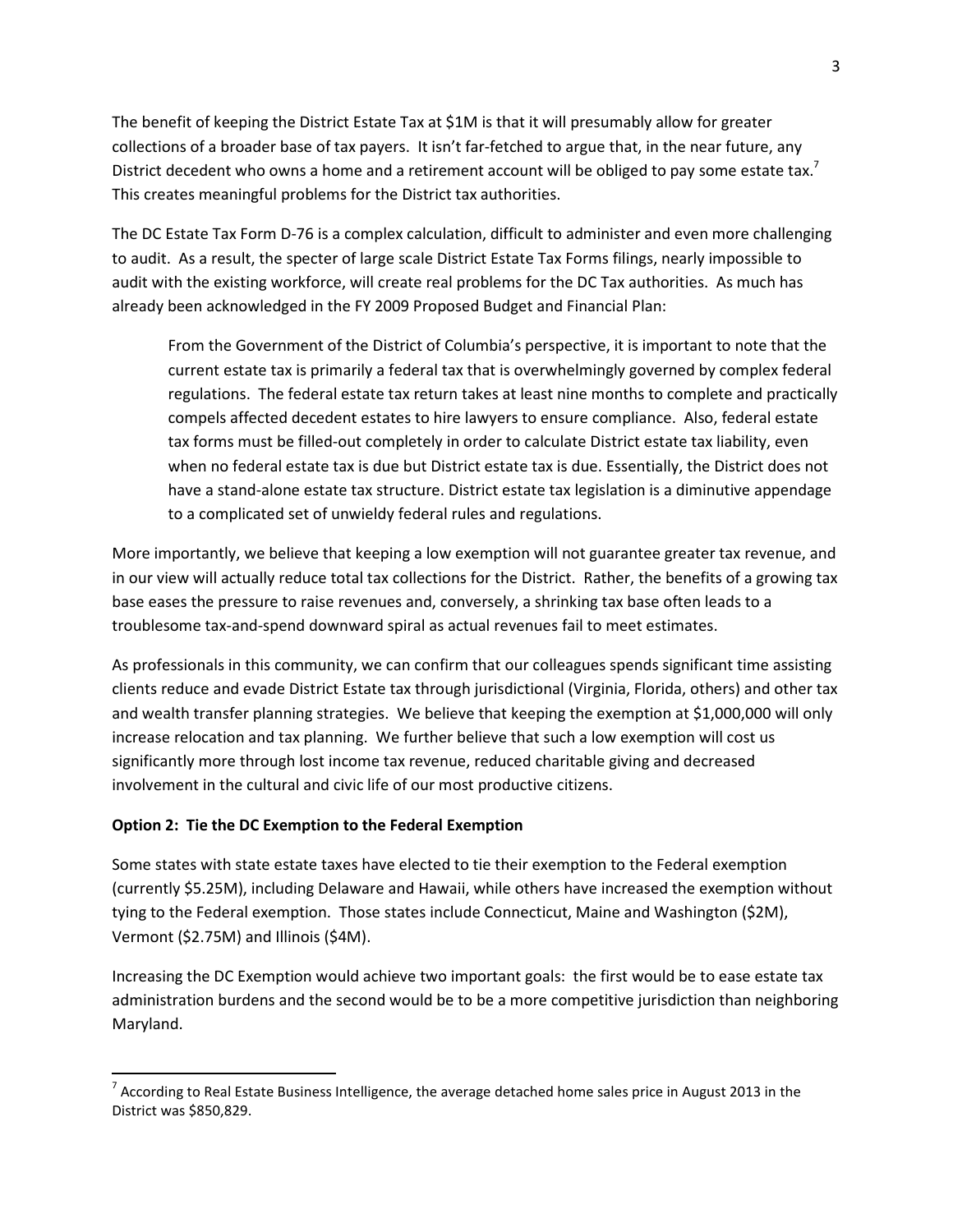#### Option 3: Eliminate DC Estate Tax

l

As currently structured, the estate tax causes people to change their behavior and encourages them to move outside the District, thereby reducing overall tax paid and reducing our economic vitality.

We believe that, as a result, the DC Estate Tax is not (and will never be) a meaningful revenue raiser. It is complex and difficult to administer. Eliminating it makes us more a more competitive tax jurisdiction than Maryland and a bit more like Virginia. The District does not live in a bubble, and it competes directly with surrounding jurisdictions. It's no accident that through sensible tax planning Virginia is consistently ranked as one of the best places to do business and is considerably higher on the rankings than Maryland and has a much higher growth rate. $8<sup>8</sup>$ 

Indeed, between 2007 and 2010, almost 40,000 Marylanders moved to Virginia, taking \$2.17 billion with them, according to the Internal Revenue Service data used in the study conducted by Change Maryland.<sup>9</sup>

Elimination of the DC estate tax is not without precedent. In fact four states have recently done just that: Ohio, North Carolina, Indiana and Tennessee.

# Option 4: Eliminate DC Estate Tax and create the "District Trust"

While we propose repeal of the DC estate tax, we further suggest that the District take the steps, outlined below, to stimulate business and tax revenues from increased activity in trust and investment services in the District. We believe that this shift in focus would more than make up for any lost revenue from repealing the District's estate tax.

Essentially, these suggestions would be designed to position the District as the premier domestic US jurisdiction in which to situs trusts. Trust administration in the United States is big business, with trillions of dollars held in trust, and management thereof generating billions of dollars in management fees to business to banks, trust companies, etc.

The District is well positioned economically, politically, financially and geographically. All of the major banks and trust companies already have substantial presences here (unlike jurisdictions like Alaska, South Dakota or Nevada).

We believe that a Trust sitused in the District will not attract the District's income tax if the trust was not created by a District resident. So someone from New York, Maryland or Illinois (all high tax jurisdictions) could situs their trust in the District and use a bank or trust company in the District to be the Trustee without triggering District taxes.

<sup>&</sup>lt;sup>8</sup> Legislative Exchange Council's "Rich States, Poor States," ranks Virginia #3, Maryland #20; CNBC, "America's Top States for Business 2013" ranks Virginia #5, Marlyland #40

<sup>9</sup> http://www.washingtontimes.com/news/2012/jul/3/marylanders-move-in-droves-to-virginia/?page=all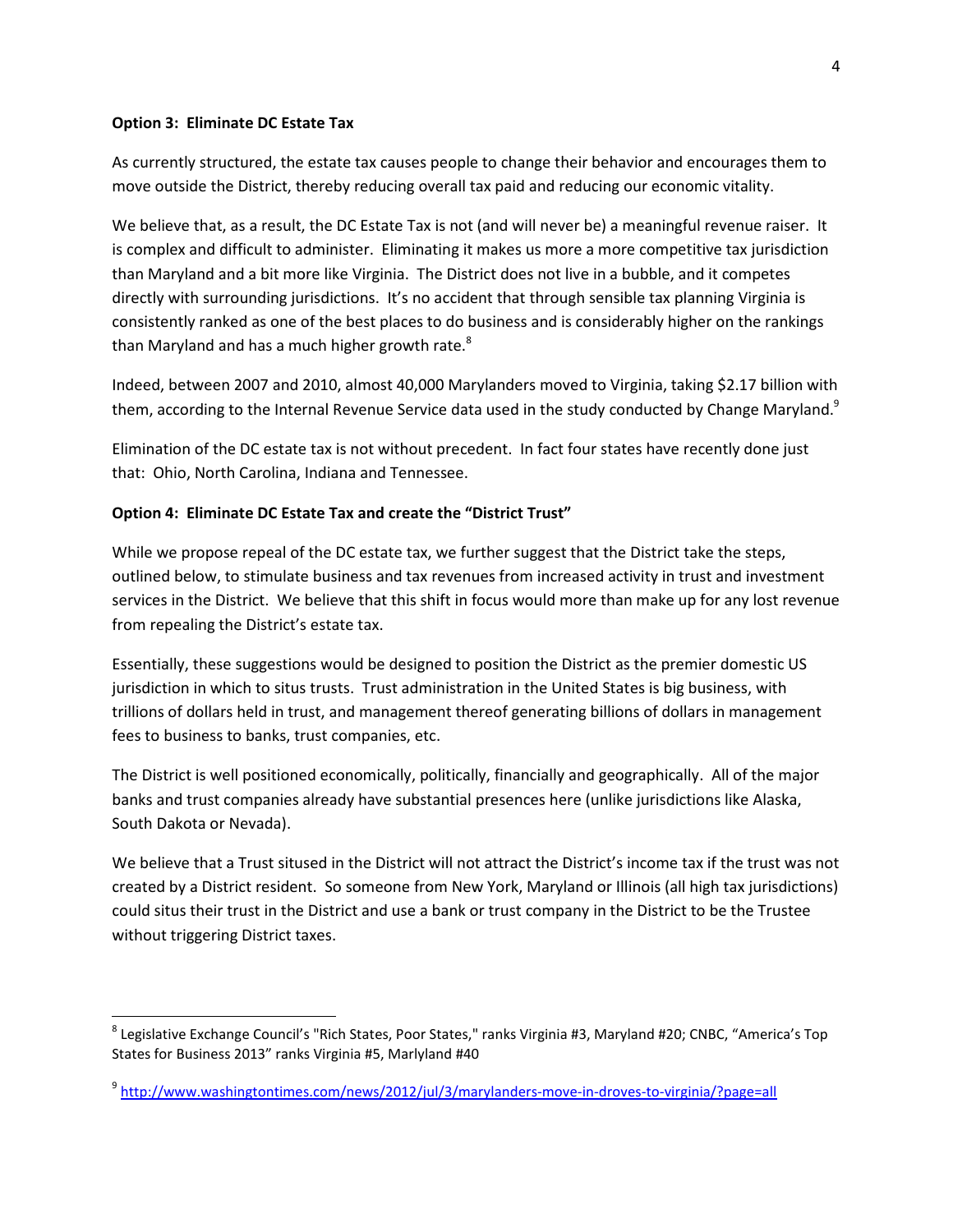While the trust itself would not be subject to District Tax, the trustee located in the District, however, performing the trust management and investment services and collecting trustee's fees and will be subject to the District's income tax. Therefore, the income tax in the District is not an impediment to families from other states and jurisdictions to situsing trusts here in the District. The benefit to the District is the increased business to the banks, trust companies, investment firms performing trust services in the District.

The suggestions are briefly stated as a means to present the outline of the idea. We would be pleased to illustrate these suggestions by providing copies of representative statues from other states that have enacted such laws. Of course, these are just examples and the District is not limited to these ideas or to the path other states have followed.

1. Increase Trust Privacy Laws. The idea is to permit a settlor (i.e., the creator of a trust) in the District to create a trust that allows the trustee leeway in the amount and timing of information that must be provided to each trust beneficiary. For example, a settlor may create a trust for multiple beneficiaries and may not wish each beneficiary to know about the other beneficiaries. The District's trust privacy laws could be written such that each respective beneficiary's right to information is limited to the relevant information needed to protect his or her interests in the trust. Many states allow a trust to provide for privacy to some degree, even the current District laws, but some states have gone beyond norm. Nevada recently enacted groundbreaking trust privacy statutes.<sup>10</sup> [Importantly, the focus of this privacy idea is among the parties to the trust (settlor, fiduciaries, and beneficiaries), not privacy from governmental authorities, such as the taxing authorities.]

2. Decanting. This idea is a means of creating greater flexibility for trusts in the District to change and evolve over time. Trusts can last for multiple generations and over time circumstances change. "Decanting" is the term used to describe the process of a trustee distributing the assets from one trust to another trust. Therefore, if the terms of an existing trust become outdated and if the trustee has the requisite authority, the trustee could distribute the existing trust to a new trust with terms more consistent with and beneficial under the current circumstances. Decanting is usually accomplished without any court proceeding. Twenty-one states permit decanting, including Delaware, Florida, New York, and Virginia.

3. Directed Trusts. Today's trusts may own interests in closely held businesses, real estate and hedge funds and private equity. A financial institution, for example, may be hesitant to act as trustee when the trust owns such assets. Directed trust statutes allow the traditional trustee role to be bifurcated. Multiple trustees can be appointed with different areas of expertise and

l

<sup>&</sup>lt;sup>10</sup> Pursuant to this new Nevada law, the terms of the trust may restrict providing a full copy of the trust and information about the trust. A review process has been established that is designed to enable a beneficiary just to receive sufficient information to protect his or her interest. "A trustee is not required to provide to a beneficiary information that does not affect the beneficiary's interest in the trust…" The Trustee could be instructed by the trust instrument to provide each beneficiary information regarding his or her interests and sufficient information to protect his or her interests (e.g., information sufficient to determine the funding of his or her share; the asset, expense and liability information regarding his or her separate trust; and the applicable administrative provisions). Information regarding other beneficiaries could be withheld.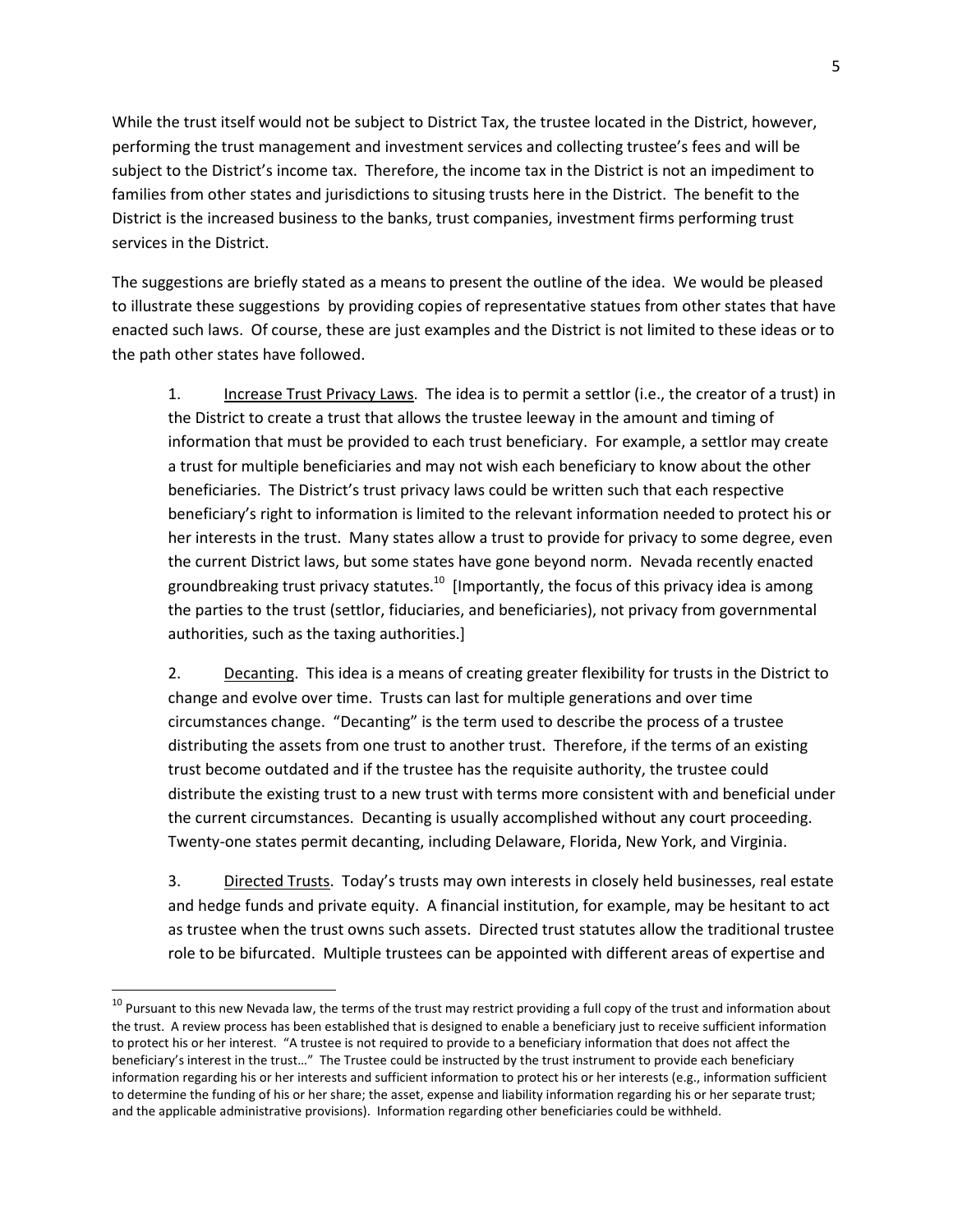responsibility without each trustee having a duty to review or be responsible for actions outside its responsibility. Alaska, Delaware, Florida, and South Dakota are among the states having directed trust statutes.

4. Inter Vivos QTIP Protection. A inter vivos QTIP trust is particular type of marital trust in which one spouse (the Donor spouse) gives a life interest in the trust to the other spouse (the Donee spouse) and the gift qualifies for the federal gift tax unlimited marital deduction. These trusts are powerful estate tax planning tools. Under current DC trust law, assets contributed to an inter vivos QTIP trust by the Donor spouse that continue in trust for the benefit of the Donor spouse upon the death of the Donee spouse (i.e., if the Donor spouse actually survives the Donee spouse) would likely be subject to the claims of the Donor spouse's creditors, and, therefore, includible in the Donor spouse's estate for federal estate tax purposes. Some states, such as Arizona, Florida, Maryland and Florida have abrogated this creditor rule.

5. Domestic Asset Protection. Generally, trust use "spendthrift" clauses to prevent trust beneficiaries from transferring their beneficial interests to creditors or from creditors being able to reach the trust assets. Courts have generally enforced spendthrift clauses as against trust beneficiaries and their creditors, which would allow a parent to create a spendthrift trust for a child, but have not allowed settlors to create spendthrift trusts for themselves – i.e., preventing the parent from creating a spendthrift trust for the parent himself to protect the parent's assets from his own creditors (the rule against self-settled spendthrift trusts). Some states, such as Alaska, Delaware, Nevada, Ohio, South Dakota and Virginia have abrogated the rule against selfsettled spendthrift trusts. Generally, these laws allow a settlor by compliance with certain rules to create a discretionary trust for himself without his creditors being able to reach the trust assets, but a fraudulent transfer to the trust would not qualify for this protection.

6. Elective Community Property Trusts. The idea of this type of law is permit a married couple to create a revocable trust that enables the couple (residents of District or non- residents of the District that reside in a non-community property state) to obtain the benefits available to married couples living in community property states. Achieving a double step up in income tax basis on the death of the first spouse to die is a primary benefit of this arrangement. Alaskan law permits this planning.

7. Pre-Death Will and Trust Contest Laws. A few states allows pre-death will and revocable trust contests. This allows the testator or settlor to determine claims against his or her estate during lifetime. The beneficiaries and disinherited heirs are notified of the process and have an opportunity to bring their claims to the court. If they do not participate or if their claims are unsuccessful they are generally barred following the testator's or settlor's death from bring such claims. Alaska, Arkansas, Delaware, Nevada, North Dakota and Ohio have pre-death contest laws.